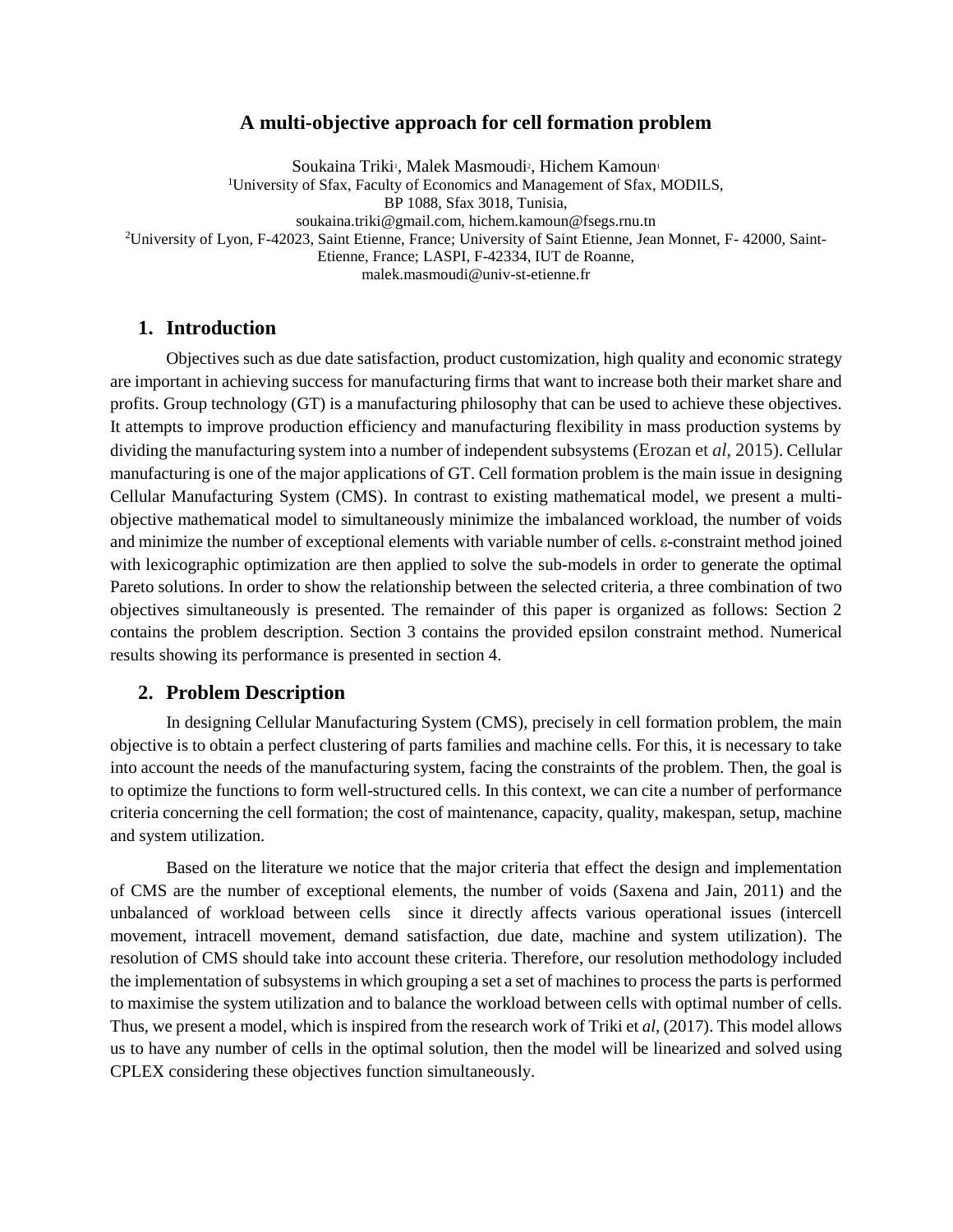# **3.** Lexicographic optimization and  $\varepsilon$  –constraint methods: triple objective **problem**

The Lexicographic optimization and ε-constraint methods are considered to solve multi-objective discrete optimization problem. They provides the exact set of efficient solutions. They don't aggregate criteria, i.e. only one of the original objective functions is selected to be optimized while the other(s) are added as additional constraints (Mavrotas, 2009). The resolution method can be summarized in the following algorithm:

*Input:*  $f_1$ ,  $f_2$ ,  $f_3$  and  $\Delta$ *Output: The Pareto front .*

*1.*  $P := \emptyset$ 2. Solve the problem with lexicographic optimization Lex min  $f_k(x)$  for  $k = 1,2,3$ *3.*  $x := opt(f_1, f_2, f_3)$ *4. P:= {x}* 5. Set the Set lower and upper bound:  $\frac{f}{f}$  and  $\overline{f}$  f or  $k = 2,3$ 6.  $\epsilon_2 := \overline{f}_2$ ,  $\epsilon_3 := \overline{f}_3$ *7. while*  $\varepsilon_2 \ge f_2$  *do 8. while*  $\varepsilon_3 \geq \overline{f}_3$  *do*<br>*9. x* := *opt*(*f*<sub>1</sub>, *f*<sub>2</sub>, *f*  $\chi$  *:=opt*( $f_1$ , $f_2$ , $f_3$ , $\varepsilon$ ) *10.*  $P:= P \cup \{x\}$ *11.* **ε**<sub>3</sub>*:* = **ε**<sub>3</sub> *- Δ 12. end while 13.* ɛ2*:=* ɛ2*- Δ 14. end while 15. Remove the dominated solution from P (some dominated points might found throughout this procedure).*

To calculate the range of objective function value over the efficient solutions, we need to construct the payoff table by applying the lexicographic optimization of the objectives functions (Mavrotas, 2009). Objective functions bounds,  $f \in \mathbb{R}$  are the Ideal and Nadir points. *Δ* is a positive constant for reducing  $\varepsilon$  at each iteration. *Δ* is considered equal to 1 since the difference between two integer objective values is at least equal to 1. This parameter setting ensures the sequence of  $\varepsilon$ -constraint problems generating one feasible solution for each point of the Pareto front *P* (Grandinetti et *al.* 2013).

## **4. Experimental results**

In order to experiment the proposed method, a well-known instance was selected from literature (Adil et *al.*1996). In addition, we adapted it to our model by adding parameters according to the normal distribution based on the same rules provided in (Wang et *al.* 2009). Table 1 defines the proprieties of the instance are as follow: six machines with capacity 228 1473 1281 793 929 2361 for each machine. Six parts with according demands 132 69 362 75 38 47 and the following matrix define the processing time for each part in each machine was defined by a matrix in which the values are in [0...1].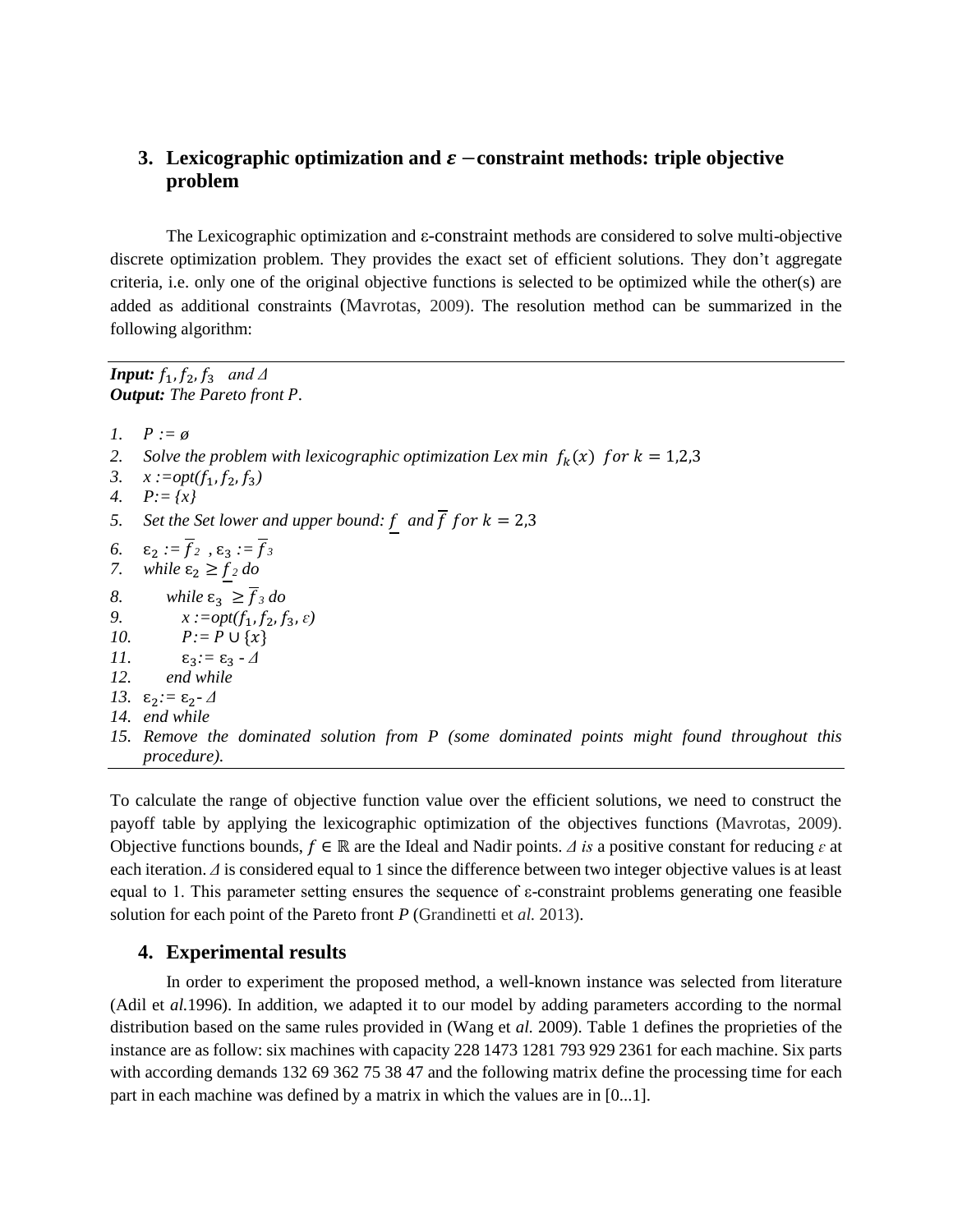The resolution approach is implemented using IBM CPLEX Optimization Studio 12.5 (concert technology) and run on PC with windows 10 platform, Intel® Core™ i5 CPU @ 3.20 GHZ and 4 Go of RAM. Afterward, for illustration, we presented the result of the instance in three-dimensional (3-D) Pareto plots

After the execution of the solving method, we find nine feasible solutions as shown in the Figure 1 in which the set of efficient solutions i.e. non-dominated or non-improvable solutions that are displayed with red circle are summarized in Table 1 (NC: optimal number of cells).



*Figure 1 Multi-objective feasible solutions for workload-EE-Void: Pareto-curve (red circles)*

| Solution1                                                                                                                                                                                                                     | 177.85  |  |  |  |  |
|-------------------------------------------------------------------------------------------------------------------------------------------------------------------------------------------------------------------------------|---------|--|--|--|--|
| Solution2                                                                                                                                                                                                                     | 388.09  |  |  |  |  |
| Solution3                                                                                                                                                                                                                     | 286.839 |  |  |  |  |
| $T$ is the set of $T$ is the set of $T$ is the set of $T$ is the set of $T$ is the set of $T$ is the set of $T$ is the set of $T$ is the set of $T$ is the set of $T$ is the set of $T$ is the set of $T$ is the set of $T$ i |         |  |  |  |  |

*Table 1 the set of efficient solutions*

In addition, by using a bi-objective  $\varepsilon$ -constraint and in order to show the relationship between the selected criteria's, a three combination of two objectives simultaneously (Workload-Void, Workload-Exceptional Elements, Void-Exceptional Elements) detailed in the following figures 2, 3 and 4.